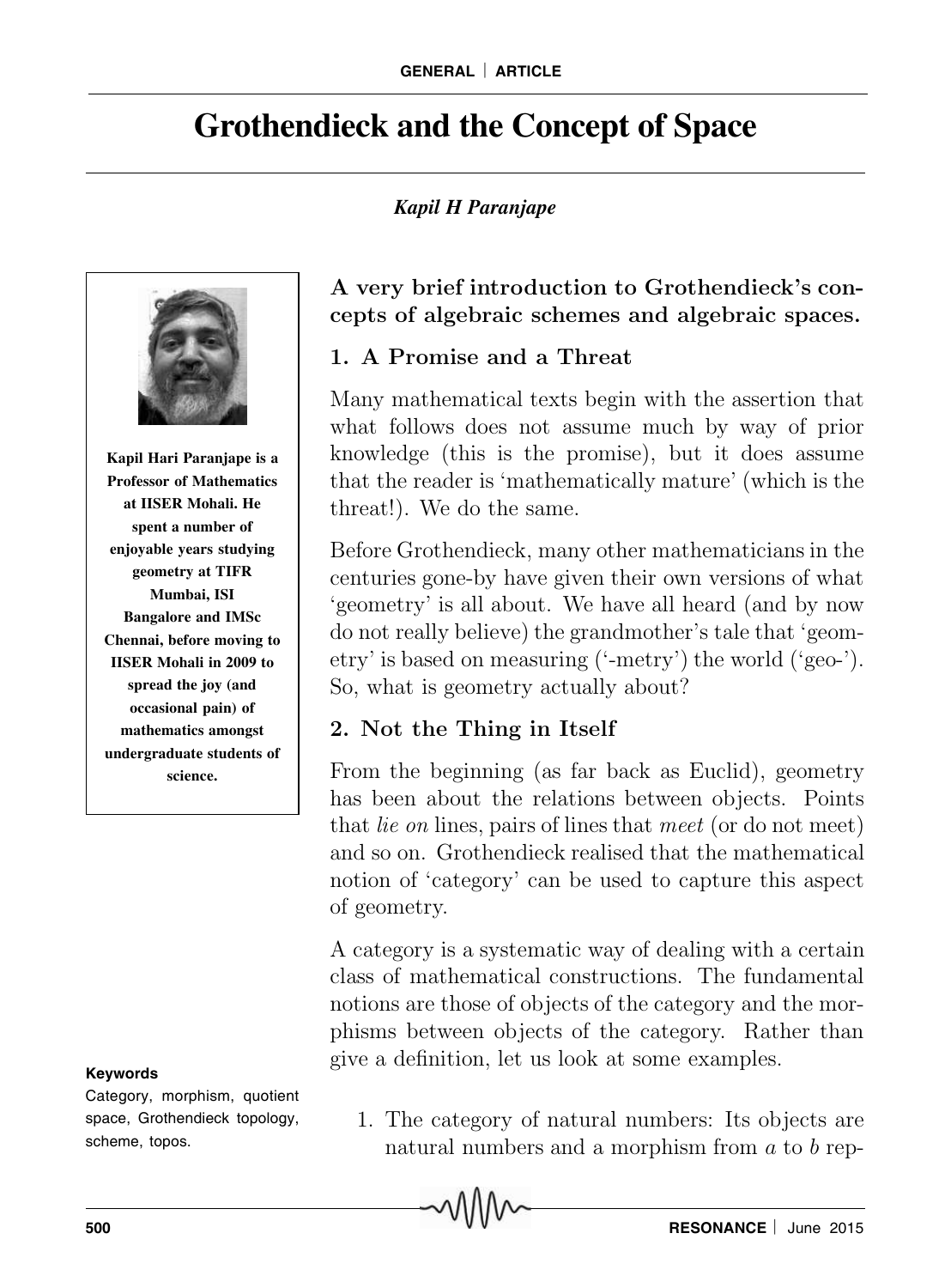resents the relation that a is less than or equal to b.

2. The category of linear algebra: Its objects are natural numbers and a morphism from a to b is a  $b \times a$ matrix.

In both cases, we see that morphisms can be composed (in the first case by the transitivity of the relation  $\leq$ , and in the second case through matrix multiplication). This composition has useful algebraic properties like identity and associativity.

For the longest time, mathematicians have focused on the internal structure of the objects. The question is often posed as, "How is this geometrical object constructed?" Grothendieck pointed out that rather than analysing objects, we should concentrate on morphisms between them.

We are less interested in the 'thing-in-itself' and more in the way each thing relates to other things!

# 3. Not Solving Equations

With the advent of Cartesian geometry, the focus of geometry was thought to have shifted to 'solving equations'. A Cartesian line is the locus of solutions  $(x, y)$ of an equation like  $2x + 5y = 3$ , an ellipse is the locus of solutions  $(x, y)$  of an equation like  $2x^2 + 5y^2 = 3$ , and so on.

However, solving equations is hard and we said that we would only do easy things! So, rather than consider the solution sets, let us consider a line as defined by  $(x, y; 2x + 5y - 3)$ , an ellipse as  $(x, y; 2x^2 + 5y^2 - 3)$ .

In other words, an object  $X$  of our category can be represented symbolically as  $(x_1, \ldots, x_p; f_1, \ldots, f_q)$ , where  $x_i$ denote the variables and  $f_j$  are the (polynomial) functions of these variables that vanish on our object.

**Grothendieck** pointed out that rather than analysing objects, we should concentrate on morphisms between them.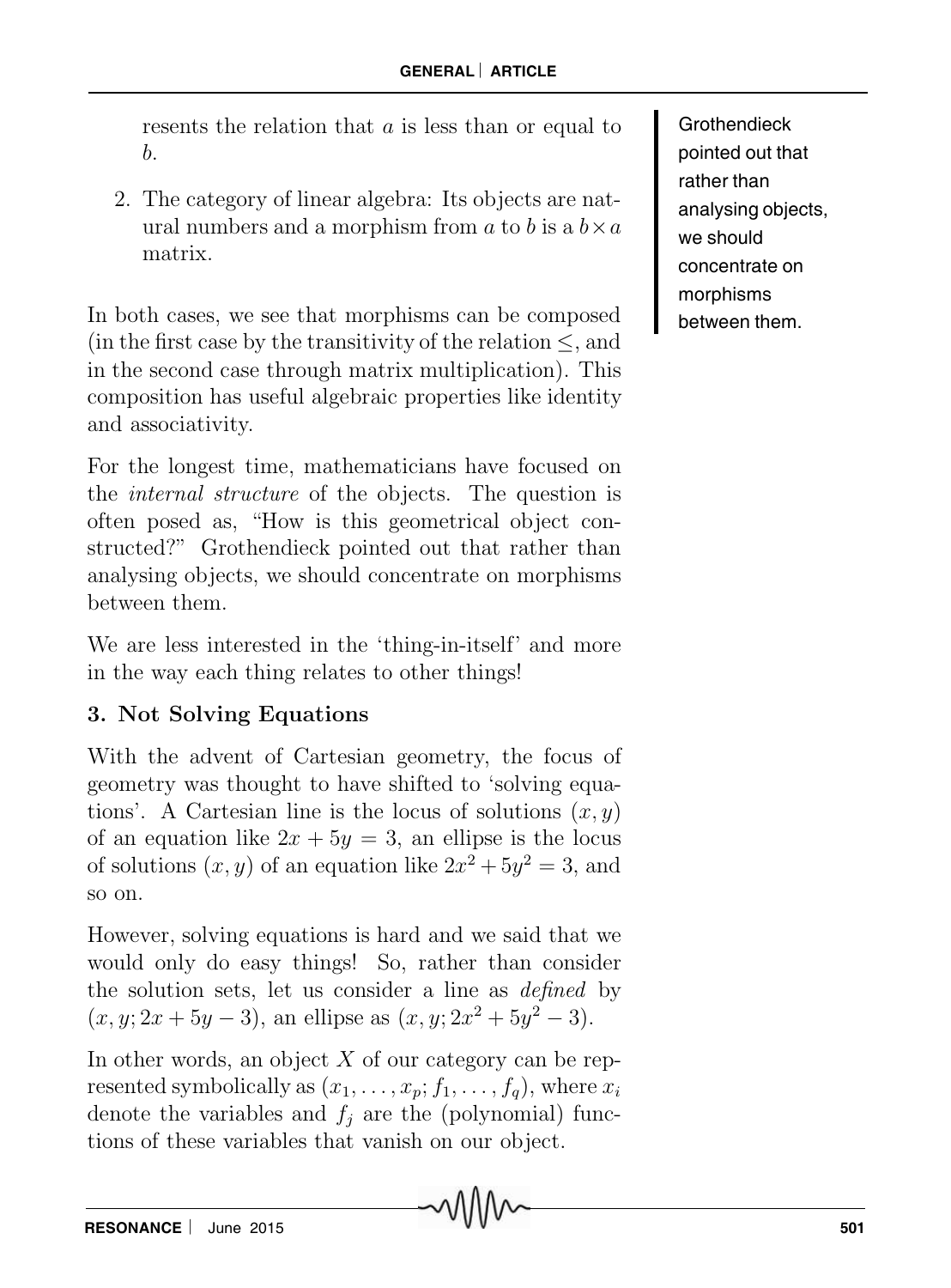1 Algebraically, this amounts to the assertion that  $\;{\it g}_{{\it k}}\!(h_{\rm 1},\!...,h_{\rm s})$  is a linear combination of the form  $\Sigma$   $\mathsf{F}_{\!f\!f\!r}$  where  $\mathsf{F}_{\!f}^{\prime}$ s are some polynomials in the variables  $x_{\scriptscriptstyle\mathit{l}}$ .

2 For those in the Mathematical High Galleries: Yes, the author is aware that it should actually be called the category of Affine Schemes of Finite Type – but let us gobble up all those extra four syllable phrases and cheat a little!

<sup>3</sup> We need to restrict our attention to triples for which either a, or a<sub>2</sub> is non-zero.

A geometrical object is often described by giving various coordinate-dependent descriptions and then providing equivalences between these descriptions.

If  $Y = (y_1, \ldots, y_s; g_1, \ldots, g_t)$  is another object, a morphism from X to Y is a *substitution* of the form  $y_l = h_l$ , where  $h_l$  are functions of  $x_i$  so that the vanishing of  $g_k$ is *automatic* when the vanishing of the  $f_i$  is given<sup>1</sup>.

For example, we have a morphism from the 'point'  $(x_1, x_2;$  $x_1+1, x_2-1$ ) to the 'line'  $(y_1, y_2; 2y_1+5y_2-3)$ ; the substitution is  $y_1 = x_1$  and  $y_2 = x_2$ . So solving equations is cleverly hidden within our notion of morphisms!

The category described above is the category of *Affine*  $Schemes<sup>2</sup>.$ 

# 4. Quo(tient) Vadis

Riemann taught us that there is no one natural way to put Cartesian coordinates on our geometrical objects. (In physics, this is why we use 'frames of reference'). So, a geometrical object is often described by giving various coordinate-dependent descriptions and then providing equivalences between these descriptions.

Grothendieck realised that this meant that we need to describe geometrical objects that are quotients of affine schemes by equivalence relations.

For example, a triple  $(a_1, a_2, a_3)$  gives the parameters for a line  $a_1x_1 + a_2x_2 = a_3$  in the plane<sup>3</sup>. Another triple  $(b_1, b_2, b_3)$  gives the same line if the  $2 \times 2$  determinants of the matrix  $\begin{pmatrix} a_1 & a_2 & a_3 \\ b & b & b \end{pmatrix}$  $b_1$   $b_2$   $b_3$  $\setminus$ vanish. So the space of lines in the plane is described as the quotient of the space of triples by the equivalence relation described by the affine scheme,

$$
(a_1, a_2, a_3, b_1, b_2, b_3; b_1a_2-a_1b_2, b_1a_3-a_1b_3, b_2a_3-a_2b_3).
$$

We can ask whether the space of lines in the plane (the quotient by this equivalence) is already represented by an affine scheme; have we already answered this question? Sometimes, it is not so obvious whether or not we have.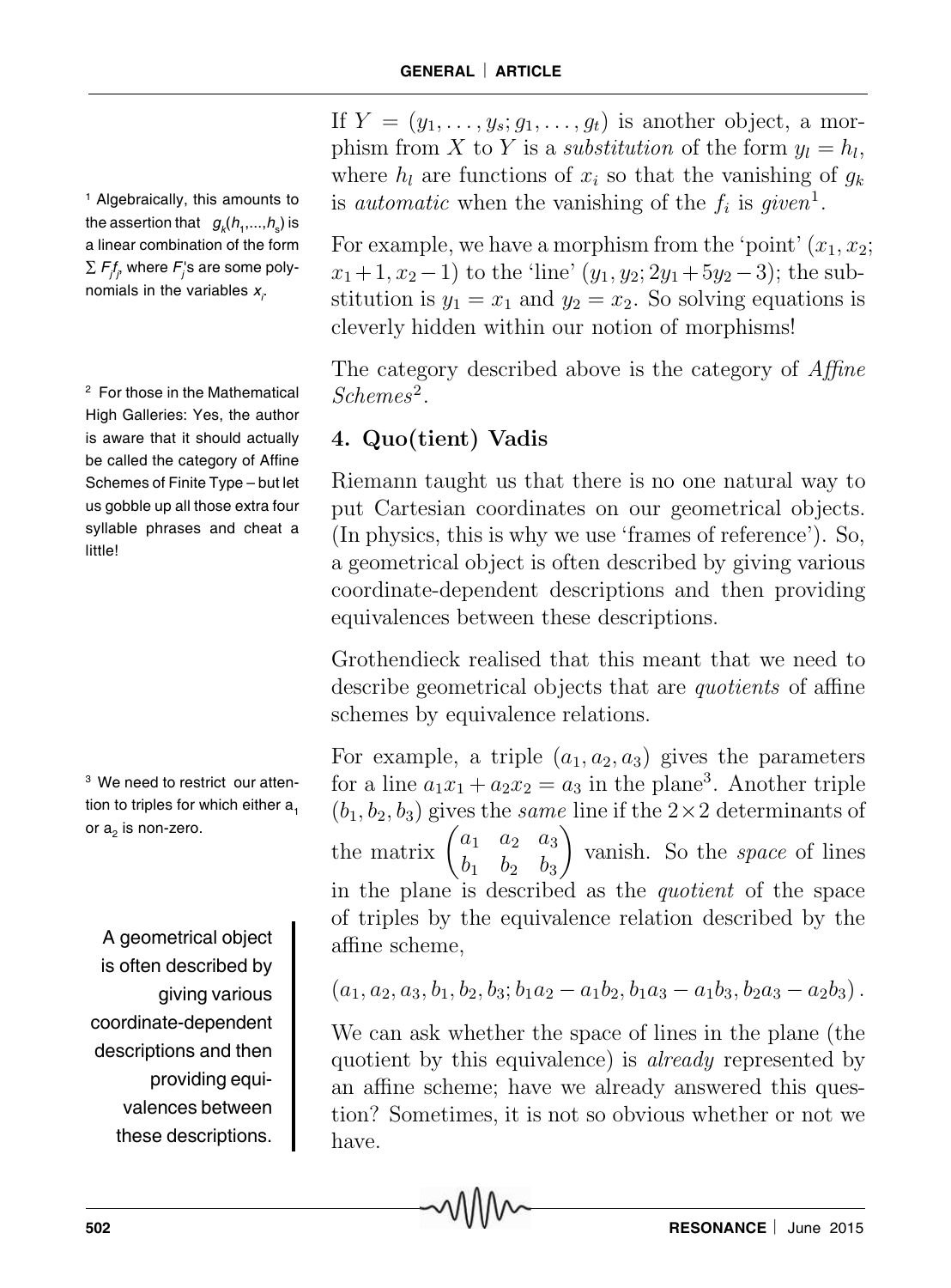



For example, the affine scheme for the 'circle'  $S^1$  =  $(x, y; x^2+y^2-1)$  is the quotient of  $X_+ = (x, y; x-1)$  and  $X_ = (x, y; x + 1)$  by the equivalence shown in Figure 1; the dashed line represents the equivalence between points on the blue line and the red line.

More explicitly, the equivalence between a point  $(x_1, y_1)$ in  $X_+$  and a point  $(x_2, y_2)$  in  $X_-\$  is given by the fact that the line  $l_1$  joining  $(x_1, y_1)$  and  $(-1, 0)$  and the line  $l_2$  joining  $(x_2, y_2)$  and  $(1, 0)$  meet at a point  $(x, y)$  on the circle<sup>4</sup> .

In this case, we do think of these two lines as *covering* the circle and so we can think of the circle as the quotient of two lines by the above equivalence relation.

# 5. Fiddler on the Cover

Through his work *Analysis Situs*, Poincaré pointed out that to realise the ideas of Riemann, one needs to introduce the notion of a covering (by open sets in Poincaré's context) to create new spaces as quotients by an equivalence relation (or 'patching').

Grothendieck introduced the definition of (what we now call) a Grothendieck topology on a category by turning this idea on its head as follows.

4 It is a simple, but instructive exercise in coordinate geometry to find the formula for this equivalence.

> Poincaré pointed out that to realise the ideas of Riemann, one needs to introduce the notion of a covering (by open sets in Poincaré's context) to create new spaces as quotients by an equivalence relation (or 'patching').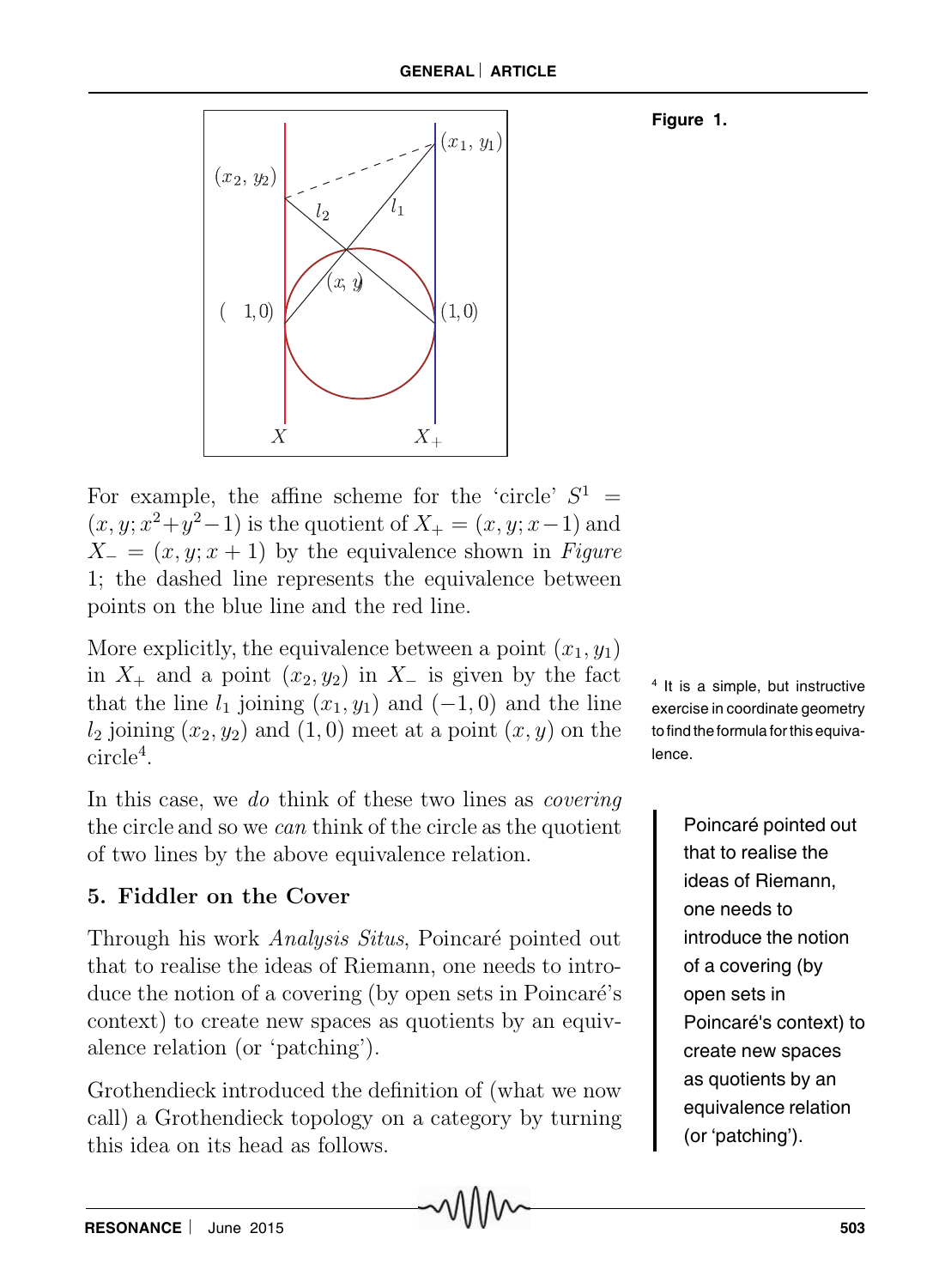$5$  R is denoted as  $U \times_{\chi} U$  and is called the fibre product of  $U$  with itself over X.

<sup>6</sup> As before, the more complete name is the category of Algebraic (Pre-)Schemes of Finite type.

Given a morphism  $U \to X$ , we obtain an equivalence relation  $R$  on  $U$  that represents the locus of pairs on U that have the same image in  $X^5$ . A Grothendieck topology on the category is obtained by specifying those  $U \rightarrow X$  where we wish to *declare* X to be the quotient of U by this equivalence relation.

The covering notion has some natural properties: (a) The identity map  $X \to X$  is a cover; (b) the cover of a cover is a cover. Once we have a Grothendieck topology, we can expand our category to include quotients that are not already present. The Grothendieck topology then extends to the expanded category; this makes quotient maps into coverings of the new spaces we have created.

For affine schemes, there are a few Grothendieck topologies that seem 'natural'. Zariski introduced (in an earlier avatar of affine schemes) a topology which is natural from an algebraic perspective. For example, the union of  $X_+$  and  $X_-$  above is a cover of the circle  $S^1$  in the Zariski topology. The resulting category of quotients is called the category of algebraic schemes<sup>6</sup>.

In some other contexts, one might wish to think of the 'doubling' morphism  $S^1 \to S^1$  given by  $(x, y) \mapsto (x^2 (y^2, 2xy)$  as a covering. Such ideas lead to the étale topology introduced by Grothendieck. The category of quotients was extensively studied by Artin and Knudsen and is called the category of algebraic spaces.

# 6. Ten Thousand Pages Later . . .

The task of completing the above ideas into a mathematically complete theory took Grothendieck (and his students and collaborators) a number of years. In fact, each of the sections above requires a book by itself!

"Has G proved any theorems?" Indeed, in the process of formulating these ideas, a number of results in algebra and differential calculus were formulated and proved. Further notions need to be introduced; calculus can be